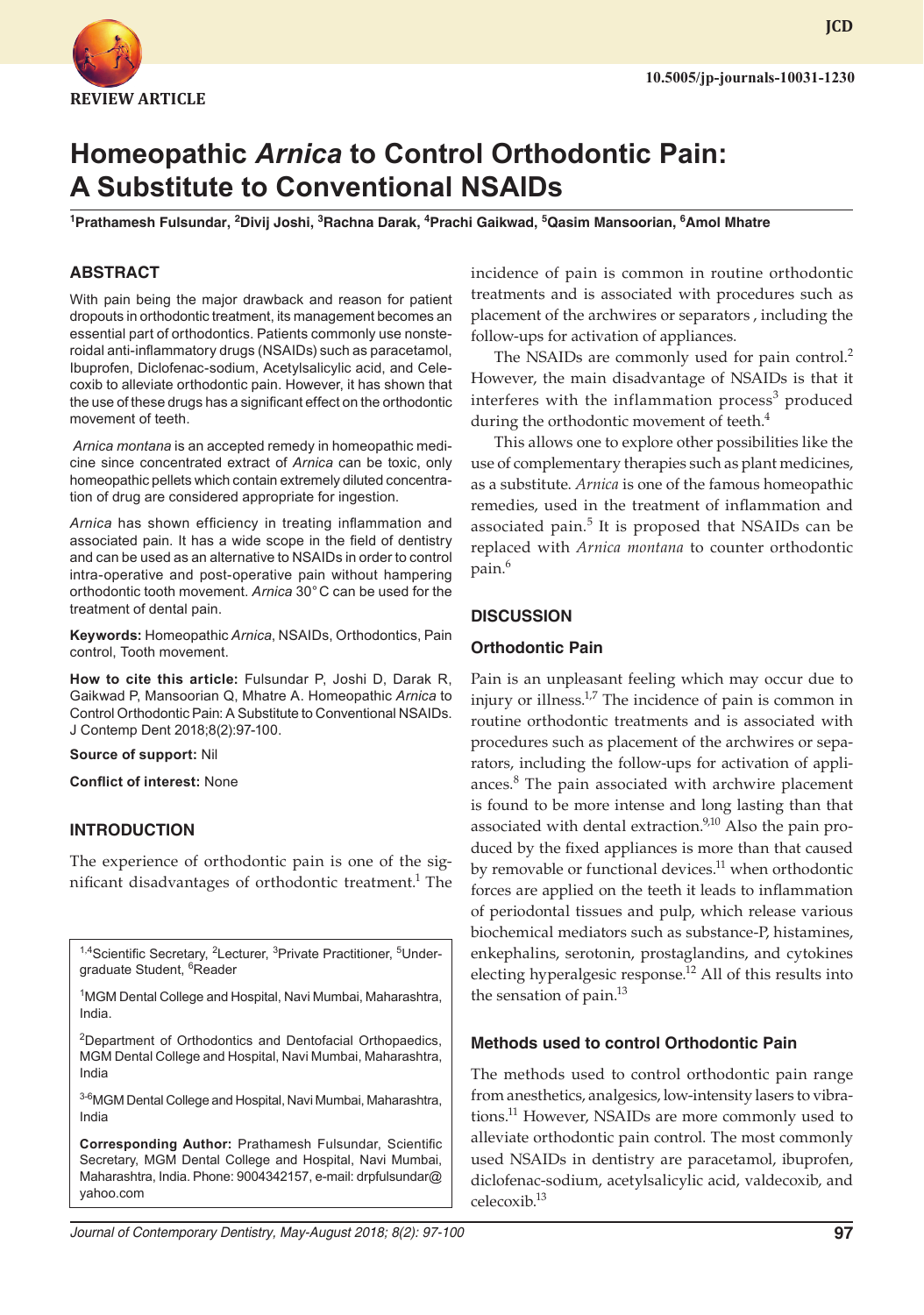#### *Prathamesh Fulsundar et al*



**Fig. 1:** Mechanism of action of NSAIDs NSAIDs inhibiting cyclooxygenase enzyme in the pain pathway to inhibit the formation of prostaglandins hence, inhibiting pain

## **Mechanism of action of NSAIDs**

The prostaglandins play an important role in inflammation and blood clotting and results into associated pain. The production of prostaglandins is initiated by the activity of cyclooxygenase enzymes. NSAIDs inhibit the cyclooxygenase enzymes thus relieves pain (Fig. 1).

## **Limitations of NSAIDs in Orthodontics**

The biological mediators like prostaglandins play an important role in tooth movement during orthodontic treatment.3,4,14,15 However, NSAIDs inhibits the prostaglandin production thus hampers the orthodontic movement of teeth. $3,4$  To alleviate orthodontic pain without affecting the rate of tooth movement it becomes important to search for a new alternative to conventional NSAIDs.

*Arnica:* The use of plant remedies has rapidly expanded across the globe. *Arnica* extract can be obtained from the plant species of the Asteraceae family which including *Arnica montana*, *Arnica* fulgens, *Arnica* chamissonis, *Arnica* sororia and *Arnica* cordifolia. *Arnica* commonly used in complementary medicine is available as gels, creams, ointments for topical application as well as tablets for systemic administration<sup>16</sup> (Fig. 2).

Preparation of homeopathic *Arnica*. In homeopathy, remedies are prepared by diluting the original substance at a specific ratio for a certain number of times. The centesimal, i.e., 'c' potency is one in 100, i.e., 1:100 ratio. The digit appearing before the potency letter denotes the amount of dilution. Therefore in the concentration of 30°C, *Arnica* extract is diluted 30 times. *Arnica* 30°C can be used for the treatment of dental pain.<sup>5</sup>

*Mechanism of action of Arnica Montana: Arnica* has been successfully used in reducing the pain experience after tooth removal. *Arnica* acts locally on the muscles, joints



**Fig. 2:** *Arnica Montana* flower- head from which the *Arnica* extract is obtained

and on the blood vessels, thus reducing pain, swelling and discomfort.

The oral administration of *Arnica* in homeopathy has proved to be effective in alleviating intra-operative and post-operative pain, discomfort and swelling. Also, a combination with topical application of *Arnica* gel shows improved efficiency. Ibuprofen can be replaced with topical *Arnica* which shows anti-inflammatory action owing to the presence of Helenalin and Sesquiterpenes.<sup>6</sup>

It has been shown that the most active component of *Arnica* is Helenalin. It modifies and balances the nuclear factor kappa B (NF-kB)/inhibitor of kappa B (IkappaB) complex in the lymphocytes and epithelial cells.17 *Arnica* is also known to obstruct the transcriptional factor NF-kB thus, imparting anti-inflammatory action.

NF-kB mobilization has been found to be associated with pain and inflammation. Inflammatory pain can be distinguished by the release of pro-inflammatory cytokines namely Tumor Necrosis Factor-Alpha (TNF-a) and Interleukin-1beta (IL-1b). Helenalin inhibits the T cell-specific surface glycoprotein's thus preventing the activation of T cells. $^{18}$  It also inhibits enzymes Leukotriene C4 Synthase and 5-Lipoxygenase which are responsible for the production of Leukotriene. Sesquiterpene is known to inhibit pro-inflammatory cytokines namely Tumor Necrosis Factor-Alpha and Interleukin-1beta.19Additionally, *Arnica* also decreases the levels of inducible nitric oxide synthase, cyclooxygenase-2 protein, and nitric oxide production<sup>20</sup> (Fig. 3).

## **Clinical Studies**

A retrospective questionnaire-based study was conducted by Miyawaki et al., $^{21}$  on 111 adult patients to examine discomfort caused by lingual bonded orthodontics, 57 to 76% of patients complained of teeth pain and found trouble in maintaining oral hygiene post-

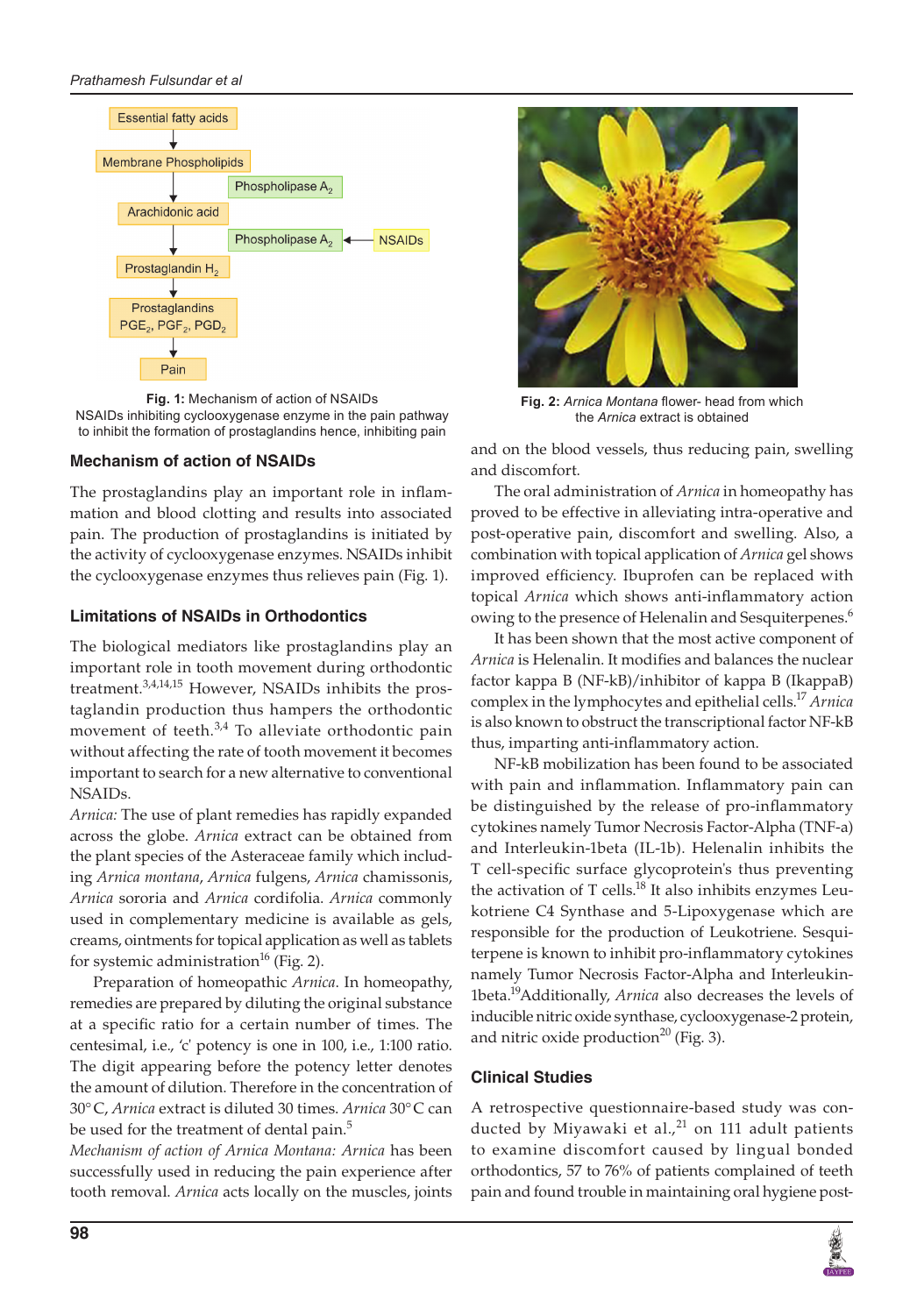

**Fig. 3.** Mechanism of action of *Arnica*

bonding of the lingual appliance. *Arnica montana* D6 was successfully used to reduce pain and swelling.<sup>21</sup>

Dr K. Peck<sup>22</sup> (believes that *Arnica* in a 30 CH potency is very effective in alleviating pain. She also suggested combining *Arnica* and *Hypericum* to alleviate orthodontic discomfort and administering the first dose within 10 minutes before the insertion of separators, while the remedy should be administered three to four times daily.

A retrospective study including 437 patients in whom a total of 736 implants were placed was conducted by Mazocchi23 in 2007. In this study *Arnica montana* 5C was used as an anti-inflammatory agent three times daily for three consecutive days postoperatively. Healing was evaluated during second stage surgery. The study shows the effective anti-inflammatory action of *Arnica montana* with 96.2% success rate of the implants.

A study was conducted by Mazzocchi<sup>24</sup> on 20 patients, aged between 13 to 17 years undergoing surgical exposure of canines. Patients were given *Arnica montana* in homeopathic dilution of 30C along with China Rubra and Hypericum perforatum in the concentration of 15 CH and 7 CH respectively. Follow up was done on the second day and seventh day. The moderate swelling was seen in two patients on the second day but was absent on the seventh day. All the 20 patients did not show any sign of pain during follow up visits post surgery.

A study was carried on 30 patients of age group 16 to 26 years, with impacted 3rd molars by Ramos.<sup>25</sup> A random distribution of subjects was carried out in two categories, the homeopathic complex, and placebo respectively and extraction of impacted 3rd molars was carried out. Each patient received granules in the form of nine powders. The homeopathic complex consisted of *Arnica montana* in the 30th centesimal potency, *Hypericum* perfoliatum

*Homeopathic Arnica to Control Orthodontic Pain*

in the 200th centesimal potency and Phosphorus in the 30th centesimal potency. The placebo-medication consisted of Saccharum lactis. One dose was equivalent to one powder. Patients were instructed to take powder number one the evening prior to the extraction; powder number two the morning of extraction; powder number three as soon as the surgical procedure was completed; powder number four before going to bed on the day of the surgery; Thereafter, the patient took one powder daily in the morning on rising for the following five days. The results showed that the homeopathic complex consisting of *Arnica montana*, hypericum perfoliatum and phosphorus is effective in minimizing pain and associated complications with 3rd molar extraction.

## **CONCLUSION**

The NSAIDs most commonly used as a pain control measure in orthodontic treatment which tends to hampers the tooth movement.<sup>26</sup> Thus, the need for an effective alternative to control pain without hampering the tooth movement is essential. *Arnica* has a wide scope in the field of dentistry to control intraoperative and postoperative orthodontic pain without hampering the tooth movement. *Arnica* can also be used in patients undergoing multidrug therapy to prevent adverse drug interaction. Therefore, to keep up with the paradigm shift, there is a need to replace the use of NSAIDs in orthodontics to complimentary *Arnica*. However, further research and clinical studies are yet needed to understand and demonstrate the benefits of *Arnica* over NSAIDs fully. Clinical trials will majorly help us determine its clinical efficacy in day to day orthodontics.

#### **REFERENCES**

- 1. Oliver RG, Knapman YM. Attitudes to orthodontic treatment, British Journal of Orthodontics, 1985;12:179-188.
- 2. Goodman and Gilman. The pharmacological basis of therapeutics. 12th ed . California: McGraw Hill; 2011.
- 3. Yamasaki K, Miura F, Suda T, Prostaglandin as a mediator of bone resorption induced by experimental tooth movement in rats. J Dent Res.1980; 59:1635-1642.
- 4. Sandy JR, Harris M. Prostaglandins and tooth movement. Eur J Orthod. 1984; 6:175-182.
- 5. Skinner SE.An introduction to homeopathic medicine in primary care,1st ed. US: Aspen publishers Inc;2000.
- 6. Iannitti T, Morales-Medina JC, Bellavite P, Rottigni V, Palmieri B. Effectiveness and Safety of *Arnica montana* in Post-Surgical Setting, Pain and Inflammation American Journal of Therapeutics: January/February 2016; 23 (1); 184–197.
- 7. Fleming P.S, DiBiase A.T, Sarri G, Lee R.T. Pain experience during initial alignment with a self ligating and a conventional fixed orthodontic appliance system. A randomized controlled clinical trial. The Angle Orthodontist 2009;79  $(1):46-50.$
- 8. Lew, K.K. Attitudes and perceptions of adults towards orthodontic treatment in an asian community. Community dent oral epidemiol. 1993;21:31-35.